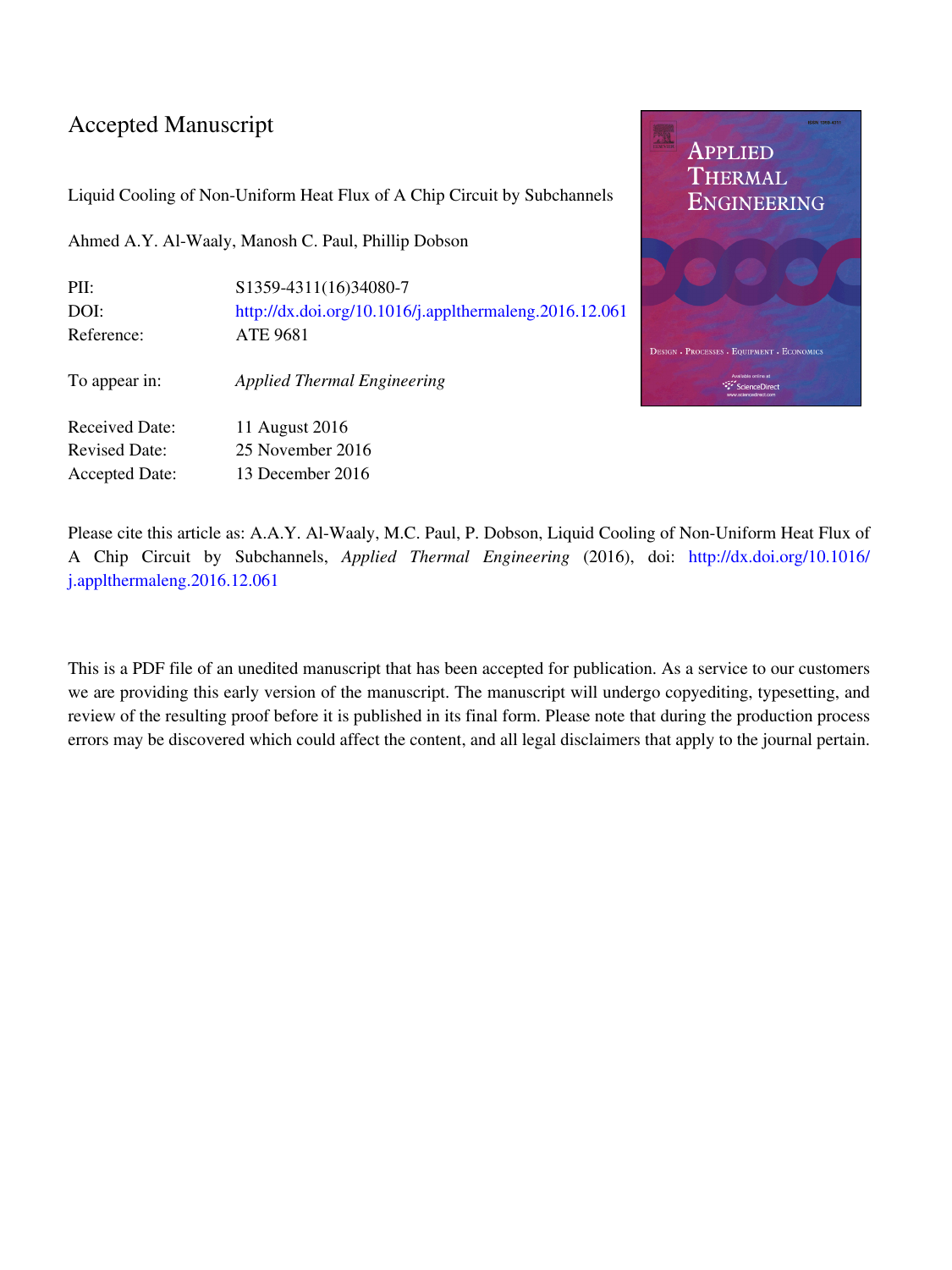## **Liquid Cooling of Non-Uniform Heat Flux of A Chip Circuit by Subchannels**

**Ahmed A. Y. Al-Waaly<sup>123</sup>, Manosh C. Paul<sup>1</sup> , Phillip Dobson<sup>2</sup>**

<sup>1</sup>Systems, Power & Energy, <sup>2</sup>Electronics & Nanoscale Engineering, School of Engineering, University of Glasgow, G12 8QQ, UK

<sup>3</sup>Mechanical Engineering Department, College of Engineering, Wassit University, IRAQ Email: Phil.Dobson@glasgow.ac.uk, Manosh.Paul@glasgow.ac.uk, aalwaaly@uowasit.edu.iq Tel: +44(0)141 330 4314 (PD), +44(0)141 330 8466 (MP), +9647730888124(AH)

## **Abstract**

Experimental and numerical analyses have been carried out to study the effect of using subchannels in a liquid cooled heat sink for minimising the effect of hotspots generated on a chip or circuit. Two heat sinks – with and without subchannels – were fabricated in order to investigate this effect. The first device was manufactured with normal parallel channels while the second was designed to extract more heat by dividing the main channels above the hotspot into two subchannels. The inlet and outlet manifolds were designed with two inlet ports to minimise any potential mal-distribution of mass flow rate through the channels. Three thermocouples were attached to the bottom surface of the inlet manifold and another three attached to the outlet manifold to record surface temperature. Five different mass flow rates were generated under gravity by changing water container height. The results show that adding subchannels improves the uniformity of temperature distribution and reduces the maximum temperature. Moreover, at the same pressure head 79cm the thermal resistance is reduced 20% whereas the pumping power is increased by 11%.

**Keywords:** Heat Transfer, Microchannels, Heat Sink, Microchannel fabrication, Numerical Simulation, Circuit cooling

A College